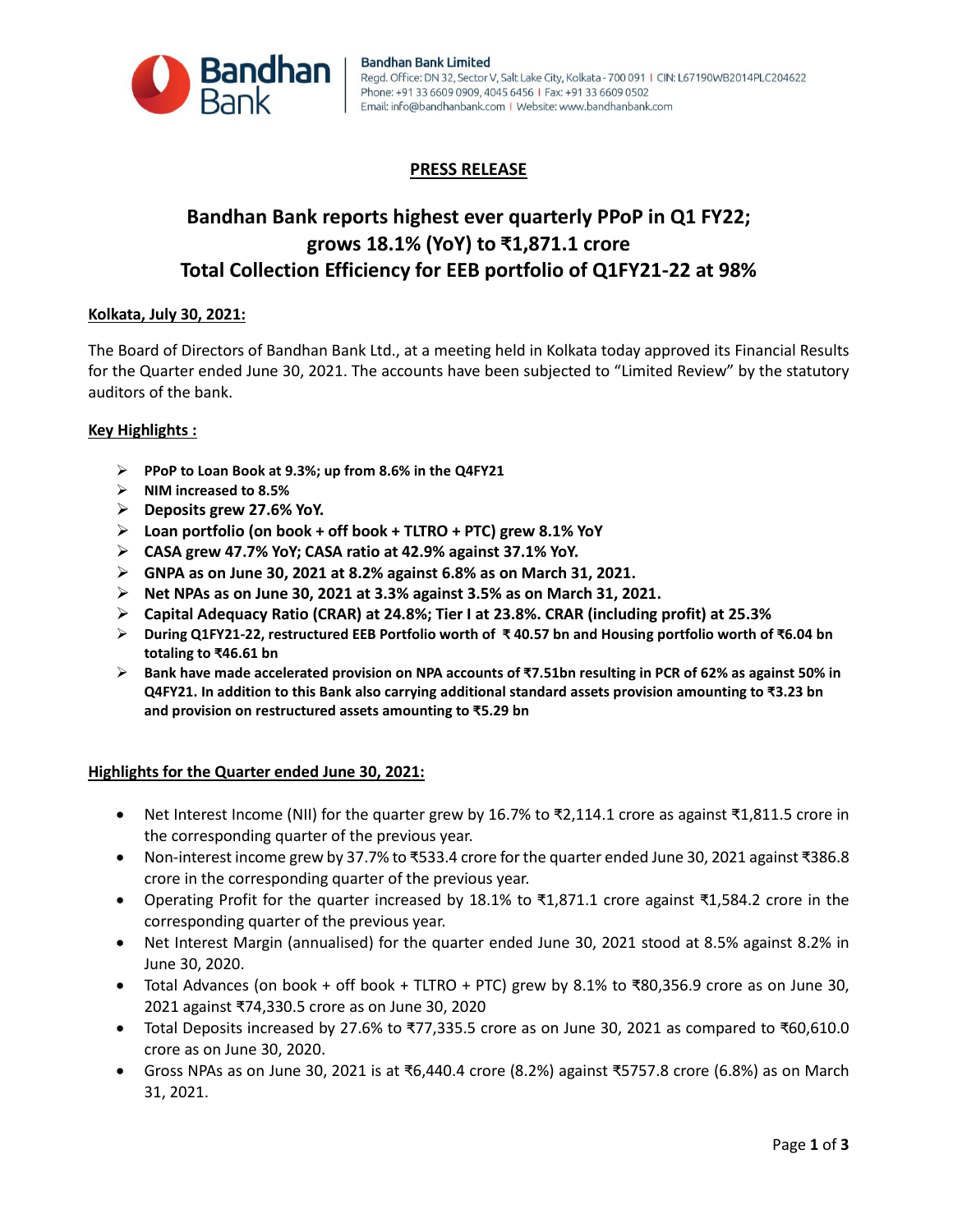

 Net NPAs as on June 30, 2021 stood at ₹2,457.9 crore (3.3%) against ₹ 2,861.0 crore (3.5%) as on March 31, 2021.

Commenting on the performance, Mr. Chandra Shekhar Ghosh, Managing Director and CEO of Bandhan Bank said: "In spite of challenging environment due to covid second wave, we have delivered the best ever quarter in terms of operational performances. Collections continues to improve with covid restrictions getting relaxed.

Typically, second half of the financial year is always better for the bank in terms of growth and collections. With easing of covid second wave and upcoming festive season, we are confident of achieving better performance going forward."

Banking outlets as on June 30, 2021, stood at 5,574. The network consists of 1,152 branches, 4,422 banking units as against 1,018 branches and 3,541 banking units as on June 30, 2020. Total number of ATMs stood at 487 as on June 30, 2021 against 485 as on June 31, 2020. During the quarter, the number of employees of the bank has gone up from 49,445 to 51,054.

# **Highlights for the Quarter ended June 30, 2021:**

| Particulars (in ₹ crore)     | Quarter        |                |          |         |          |  |
|------------------------------|----------------|----------------|----------|---------|----------|--|
|                              | <b>Q1 FY22</b> | <b>Q4 FY21</b> | QoQ%     | Q1 FY21 | YoY%     |  |
| Net Interest Income          | 2,114.1        | 1,757.0        | 20.3%    | 1,811.5 | 16.7%    |  |
| Non-Interest Income          | 533.4          | 787.3          | $-32.2%$ | 386.8   | 37.7%    |  |
| <b>Total Income (Net)</b>    | 2,647.5        | 2,544.3        | 4.1%     | 2,198.3 | 20.4%    |  |
| Opex                         | 776.4          | 814.8          | $-4.7%$  | 614.1   | 26.4%    |  |
| <b>Operating Profit</b>      | 1,871.1        | 1,729.5        | 8.2%     | 1,584.2 | 18.1%    |  |
| Provision (Other than Taxes) | 1,374.9        | 1,594.3        | $-13.8%$ | 849.1   | 61.9%    |  |
| <b>PBT</b>                   | 496.2          | 135.2          | 268.4%   | 735.1   | $-32.5%$ |  |
| <b>PAT</b>                   | 373.1          | 103.0          | 262.2%   | 549.8   | $-32.1%$ |  |

# **Key Ratios Highlights:**

| <b>Particulars</b>                              | Quarter        |                |                |  |
|-------------------------------------------------|----------------|----------------|----------------|--|
|                                                 | <b>Q1 FY22</b> | <b>Q4 FY21</b> | <b>Q1 FY21</b> |  |
| <b>CASA to Total Deposit</b>                    | 42.9%          | 43.4%          | 37.1%          |  |
| Net Interest Margin (Annualised)                | 8.5%           | 6.8%           | 8.2%           |  |
| Cost to Income Ratio                            | 29.3%          | 32.0%          | 27.9%          |  |
| Return on Average Assets (Annualised)           | 1.3%           | 0.4%           | 2.3%           |  |
| Return on Average Equity (Annualised)           | 8.5%           | 2.4%           | 14.1%          |  |
| Capital Adequacy Ratio (CAR)                    | 24.8%          | 23.5%          | 26.5%          |  |
| Capital Adequacy Ratio (CAR) (including profit) | 25.3%          | 23.5%          | 27.3%          |  |
| Gross NPA (%)                                   | 8.2%           | 6.8%           | 1.4%           |  |
| Net NPA (%)                                     | 3.3%           | 3.5%           | 0.5%           |  |